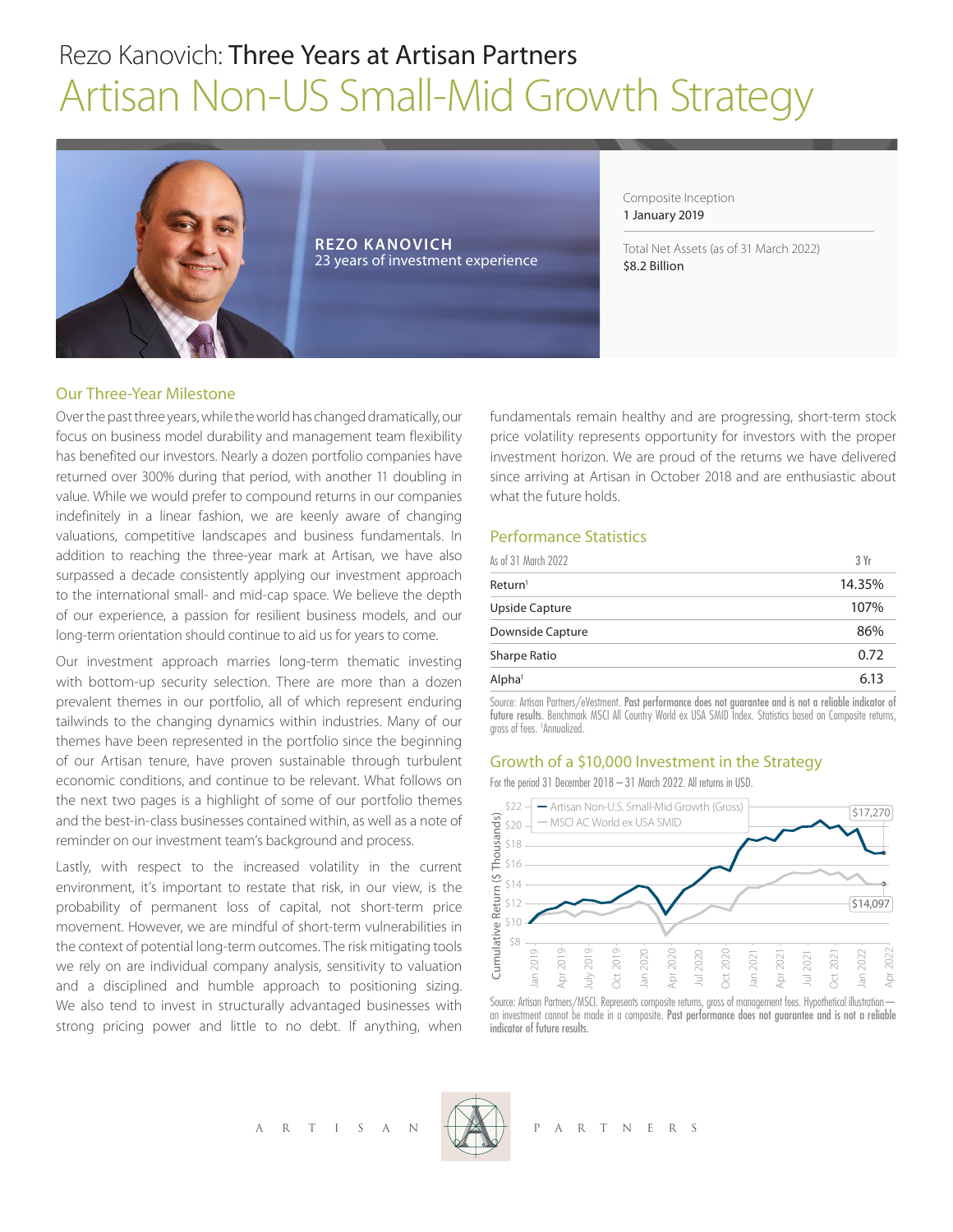## Life Sciences, or the "Picks and Shovels" of the Biotech Revolution

An unprecedented level of innovation is occurring in the life-sciences tools industry, including advancements in gene sequencing and high-precision visualization technologies. Portfolio investments have focused on companies offering high-value tools and consumables empowering research, diagnostics and bio-production. Current holdings include Tecan, JEOL and Siegfried.

## Next-Gen Auto

The automobile is fundamentally changing, becoming electrified, connected and, in the long run, autonomous. We are focused on the increased semiconductor and software content in the car that are critical in enabling appropriate standards of safety, durability power and range of the car. Current holdings include Wolfspeed, Aixtron and Rohm.

#### Logistics

Logistics is becoming increasingly strategic in a world where the movement of goods and services is trending toward more regulations and complexity. Companies with warehousing, technological advancements in robotics and software that enable automation and fulfillment capabilities are in an advantageous competitive position with sustainable pricing power. Current holdings include SG Holdings, Descartes and DSV.

## High Value-Added Bottlenecks

Companies in this theme, diverse by sector, have products or services that occupy a particularly important position in an industry's value chain but represent only a small portion of the end product's total production cost. Having an outsized value relative to cost is particularly important for many smaller companies that can rarely compete on scale with larger competitors. Common characteristics include strong market position, brand recognition, product differentiation, high customer intimacy and resiliency. Current holdings include IMCD, Symrise and Rotork.

## Cybersecurity

As the trend toward digitization accelerates across industries, and the breadth and sophistication of bad actors expands, the volume and impact of cyberattacks is increasingly elevated. These forces are driving greater structural demand for cybersecurity protection, requiring greater specialization and allowing best-of-breed players to emerge. Additionally, the world is migrating to the cloud and in the process is changing its network architecture, which in turn requires ever more advanced cybersecurity solutions. Current holdings include Radware and CyberArk.

## Portfolio Construction

- Typically 100-150 holdings
- $\blacksquare$  Maximum position size generally 5%<sup>1</sup>
- $\blacksquare$  Market capitalization range generally similar to the constituents of the MSCI All Country World (ACWI) ex USA SMID Index<sup>1,2</sup>
- Typically less than 10% cash

1 Based on a model portfolio. Limitations apply at the time of purchase. 2 MSCI reconstitutes the index periodically.

## Portfolio Statistics

| As of 31 March 2022                  | Strategy | ACxUS SMD <sup>1</sup> |  |
|--------------------------------------|----------|------------------------|--|
| Number of Securities                 | 127      | 5.541                  |  |
| Number of Countries                  | 20       | 46                     |  |
| Active Share                         | 96.7%    |                        |  |
| Portfolio Turnover Rate <sup>2</sup> | 28.4%    |                        |  |

Source: Artisan Partners/FactSet (MSCI). 1 MSCI All Country World ex USA SMID Index. 2 For the 12 months ended 31 March 2022.

#### Market Cap Distribution

(% of total portfolio equities as of 31 March 2022)

| S in Millions | Strategy | ACxUS SMD <sup>1</sup> |  |  |
|---------------|----------|------------------------|--|--|
| $10,000+$     | 264      | 247                    |  |  |
| 5,000-10,000  | 261      | 28.2                   |  |  |
| 2.000-5.000   | 279      | 275                    |  |  |
| <2.000        | 196      | 194                    |  |  |
| <b>TOTAL</b>  | 100.0%   | 100.0%                 |  |  |

Source: Artisan Partners/MSCI. 1 MSCI All Country World ex USA SMID Index.

#### Region Allocation

(% of total portfolio equities as of 31 March 2022)

| Region                  | Strategy |  |  |
|-------------------------|----------|--|--|
| Europe                  | 474      |  |  |
| Americas                | 20.8     |  |  |
| Pacific Basin           | 14.8     |  |  |
| Middle Fast             | 10.8     |  |  |
| <b>Emerging Markets</b> | 62       |  |  |
| <b>TOTAL</b>            | 100.0%   |  |  |

Source: Artisan Partners/MSCI.

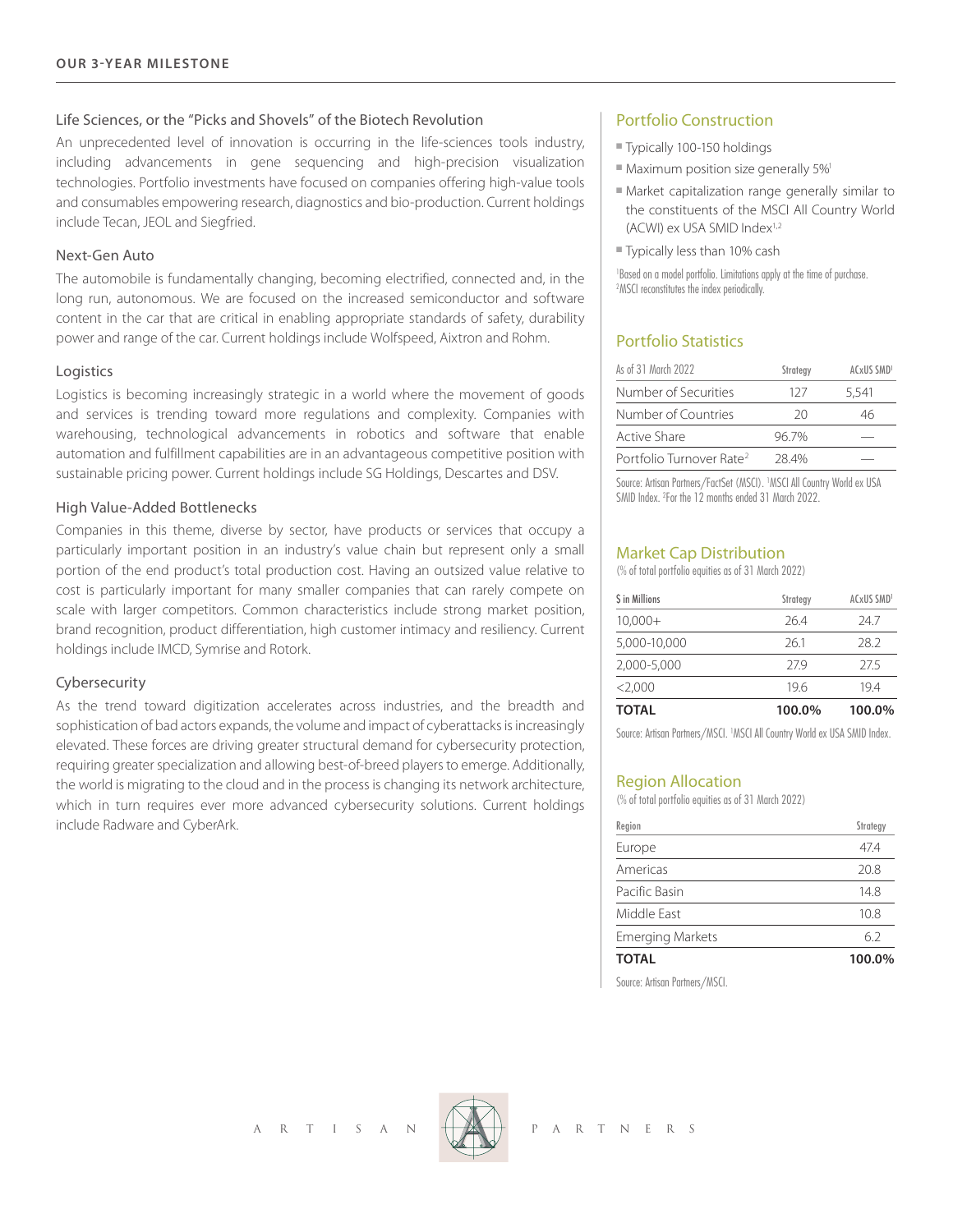#### Seasoned Leadership

Rezo Kanovich joined Artisan Partners in October 2018 to lead the Artisan Non-U.S. Small-Mid Growth Strategy (formerly Artisan Non-U.S. Small Cap Growth Strategy).

Prior to joining Artisan Partners, Rezo was portfolio manager of OppenheimerFunds' International Small-Mid Company Strategy, including the Oppenheimer International Small-Mid Fund, from January 2012 to September 2018.

Joining Rezo at Artisan were the two research analysts who worked with him at Oppenheimer. The team is dedicated to the same repeatable process that Rezo has honed throughout his career—a thematic, long-term focused, bottom-up approach.

The investment team seeks high-quality businesses exposed to structural growth themes.

#### Investing with Tailwinds

 $\blacksquare$  Identify structural themes at the intersection of growth and change

### High-Quality Businesses

<sup>n</sup> Unique and defensible models led by strong management team

#### A Contrarian Approach to Valuation

 $\blacksquare$  Market dislocations and mismatches between stock price and long-term business value create opportunity

#### Manage Unique Risks of International Small- and Mid-Cap Equities

<sup>n</sup> Understand the direct and indirect security risk and the probability of permanent capital impairment.

## The Merits of International Small Cap Investing

**Universe of Investible Companies (# of Companies)**



Source: FactSet. As of 31 March 2022. Market cap segments are determined as follows: Large Cap is \$10 billion+, Mid Cap is \$5 billion to \$10 billion and Small Cap is \$300 million to \$5 billion. Companies with market caps less than \$300 million are not represented. Geographic grouping is based on risk country.

#### **Average Analyst Coverage per Company by Market Cap**



Source: FactSet. As of May 2022. Based on the number of analyst ratings for a security in the FactSet Estimates database.

| Composite - Gross                               |      |                              | $-5.56$ | 69.72 | $-6.72$   |
|-------------------------------------------------|------|------------------------------|---------|-------|-----------|
| Annual Returns (% USD) 12 months ended 31 March | 2018 | 2019                         | 2020    | 2021  | 2022      |
| MSCI All Country World ex USA Small Cap Index   |      | $-6.52$                      | 0.03    | 10.21 | 12.74     |
| MSCI All Country World ex USA SMID Index        |      | $-6.63$                      | $-1.31$ | 8.53  | 11.15     |
| Composite - Net                                 |      | $-12.46$                     | $-7.65$ | 13.18 | 17.16     |
| Composite - Gross                               |      | $-12.23$                     | $-6.72$ | 14.33 | 18.35     |
| (% USD) as of 31 March 2022                     |      | QTD                          | 1 Yr    | 3Yr   | Inception |
| <b>Investment Results</b>                       |      | Average Annual Total Returns |         |       |           |

Source: Artisan Partners/MSCI. Returns for periods less than one year are not annualized. Composite inception: 1 Jan 2019.

Past performance does not guarantee and is not a reliable indicator of future results. Current performance may be lower or higher than the performance shown. Composite performance has been presented in both gross and net of investment management fees.

Investment Risk: Investments will rise and fall with market fluctuations and investor capital is at risk. Investors investment in investment vehicles denominated in non-local currency should be aware of the risk of currenc that may cause a loss of principal. These risks, among others, are further described in the Important Disclosures section which should be read in conjunction with this material.